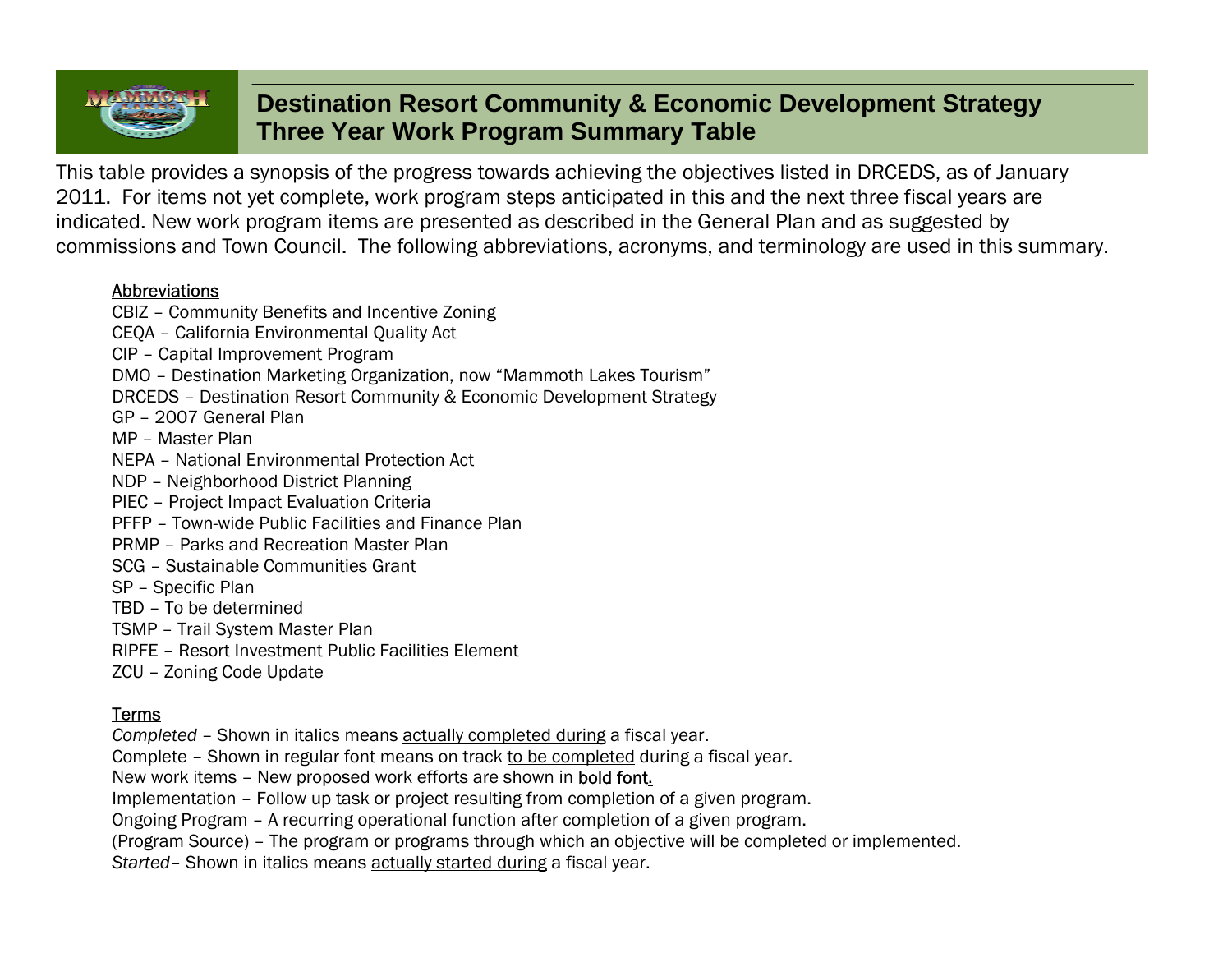| <b>Link</b><br>(DRCEDS unless<br>noted) | Objective                                                      | FY 2010-11             | FY 2011-12                      | FY 2012-13                      | FY 2013-14                      |
|-----------------------------------------|----------------------------------------------------------------|------------------------|---------------------------------|---------------------------------|---------------------------------|
| <b>Air Service</b>                      |                                                                |                        |                                 |                                 |                                 |
| Objective 1.1A                          | <b>Increase Air Service</b>                                    | <b>Ongoing Program</b> | <b>Ongoing Program</b><br>(CIP) | <b>Ongoing Program</b><br>(CIP) | <b>Ongoing Program</b><br>(CIP) |
| <b>Mobility</b>                         |                                                                |                        |                                 |                                 |                                 |
| Objective 1.2A                          | <b>Complete Mobility Plan</b>                                  | Complete               | <b>CEQA</b>                     |                                 |                                 |
| Objective 1.2B                          | <b>Complete Mobility</b><br><b>Facilities and Finance Plan</b> |                        | Complete<br>$(PFFP)^1$          |                                 |                                 |
| Objective 1.2C                          | <b>Complete Town-wide</b><br>Parking Plan                      |                        | Complete<br>(PFFP)              |                                 |                                 |
| Objective 1.2D                          | <b>Complete Town-wide</b><br><b>Wayfinding (Trail System)</b>  | Complete<br>(TSMP)     | Implementation<br>$(CIP)^2$     | Implementation<br>(CIP)         | Implementation<br>(CIP)         |
| Objective 1.2D                          | <b>Complete Town-wide Wayfinding</b><br>(Vehicular System)     |                        | Complete                        | Implementation<br>(CIP)         | Implementation<br>(CIP)         |

<sup>1</sup> Consolidated in future Public Facilities and Finance Plan. 2 Shown in future Capital Improvement Program.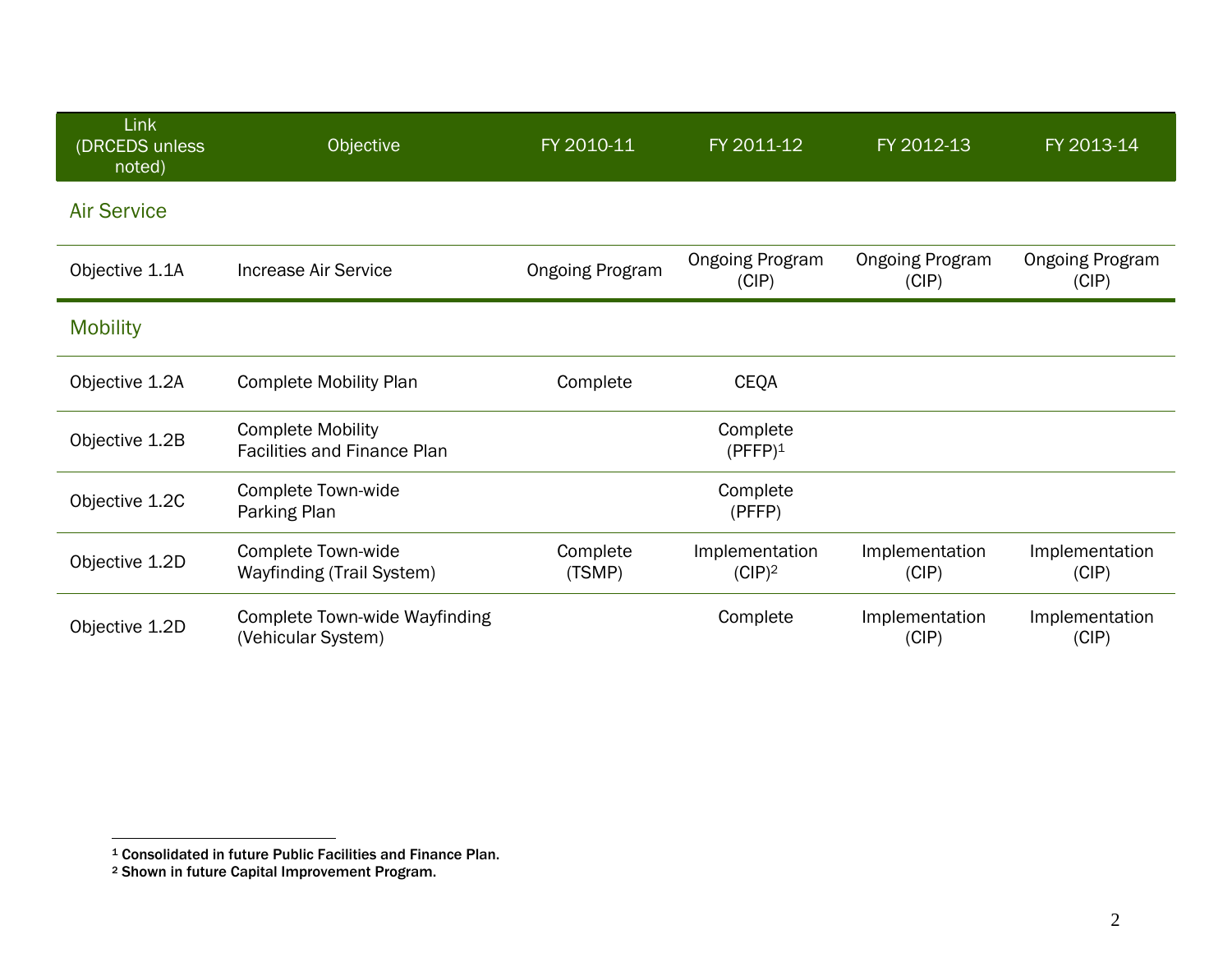| Objective | FY 2010-11 | FY 2011-12 | FY 2012-13 | FY 2013-14 |
|-----------|------------|------------|------------|------------|
|           |            |            |            |            |

## Visitor-Driving Activities, Programs and Services

| Objective 1.3A                | Develop Meeting and<br>Conference Spaces <sup>3</sup>       | Complete<br>(RIPFE & ZCU) |                          |                         |                         |
|-------------------------------|-------------------------------------------------------------|---------------------------|--------------------------|-------------------------|-------------------------|
| Objective 1.3B                | Develop Indoor and Outdoor<br>Event Venues <sup>4</sup>     |                           | Complete<br>(PFFP)       | <b>CEQA</b>             | Implementation<br>(CIP) |
| Objective 1.3C                | <b>Complete Environmental Review</b><br>of TSMP and PRMP    | Complete                  |                          |                         |                         |
| Objective 1.3D                | Trails System and Parks &<br>Recreation Implementation Plan | Complete                  | Implementation<br>(CIP)  | Implementation<br>(CIP) | Implementation<br>(CIP) |
| Objective 1.3E                | Complete Streetscape and<br><b>Animation Standards</b>      |                           | Complete<br>(SCG & PFFP) |                         |                         |
| <b>Planning</b><br>Commission | Increase care and quality of<br>public places maintenance   |                           | <b>Start</b>             | <b>Ongoing Program</b>  | <b>Ongoing Program</b>  |
| <b>Town Council</b>           | Increase code compliance                                    |                           | <b>Start</b>             | <b>Ongoing Program</b>  | <b>Ongoing Program</b>  |
| <b>Town Council</b>           | <b>RecStrats</b>                                            | <b>Start</b>              | Complete                 | Implementation<br>(TBD) | Implementation<br>(TBD) |

<sup>3</sup> Policies and standards completed via RIPFE and ZCU; thereafter implemented via future private sector activity.

<sup>4</sup> Policies and standards completed through RIPFE and ZCU; thereafter implemented via future Town CIP and via private activities.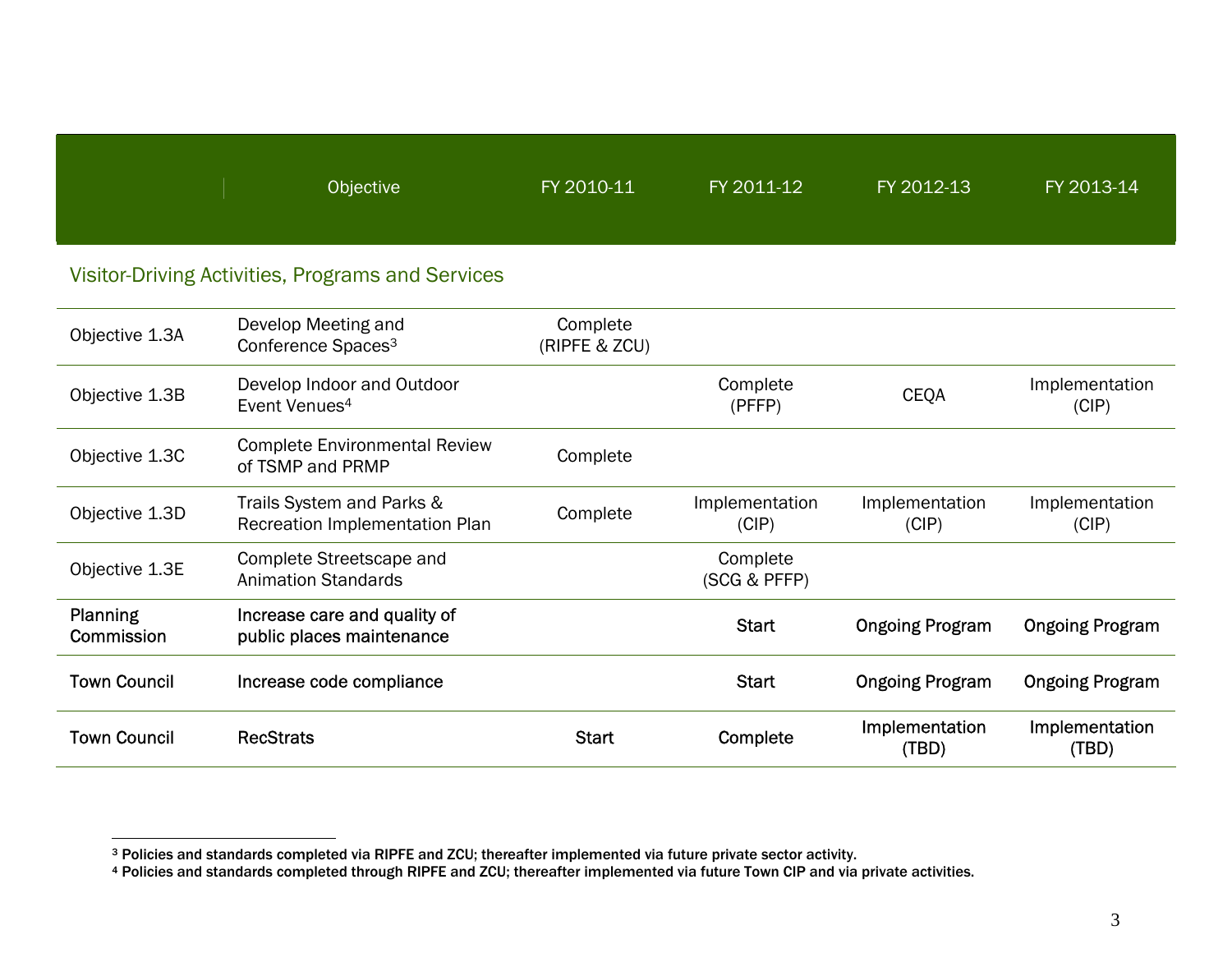| Link<br>(DRCEDS unless<br>noted) | Objective                                                                                | FY 2010-11        | FY 2011-12         | FY 2012-13           | FY 2013-14              |
|----------------------------------|------------------------------------------------------------------------------------------|-------------------|--------------------|----------------------|-------------------------|
| <b>Place-Making</b>              |                                                                                          |                   |                    |                      |                         |
| Objective 1.4A                   | <b>Complete NVSP Update</b>                                                              |                   | Complete<br>(SCG)  |                      |                         |
| Objective 1.4B                   | Complete NVSP Facilities and<br>Finance Plan                                             |                   | Complete<br>(PFFP) | <b>CEQA</b>          |                         |
| Objective 1.5A                   | <b>Codify NOMR District Study</b>                                                        | Complete<br>(ZCU) | <b>CEQA</b>        |                      |                         |
| Objective 1.5B                   | <b>Complete Town Center Specific</b><br>Plan                                             |                   | Complete           | <b>CEQA</b>          |                         |
| Objective 1.5C                   | <b>Complete Town Center Facilities</b><br>and Finance Plan                               |                   | Complete<br>(PFFP) |                      |                         |
| Objective 1.5D                   | Complete a Disposition and<br>Development Plan for the Civic<br>Center site <sup>5</sup> |                   |                    |                      |                         |
| Objective 1.6A                   | <b>Complete Main Street District</b><br><b>Study</b>                                     | Completed         |                    |                      |                         |
| Objective 1.6B                   | <b>Complete Main Street Specific</b><br>Plan                                             |                   | Complete           |                      |                         |
| Objective 1.6C                   | Complete Redevelopment Project<br><b>Area Feasibility Study</b>                          |                   | Complete           | <b>CEOA</b><br>(TBD) | Implementation<br>(TBD) |

<sup>5</sup> A future year work program dependent on resort market conditions.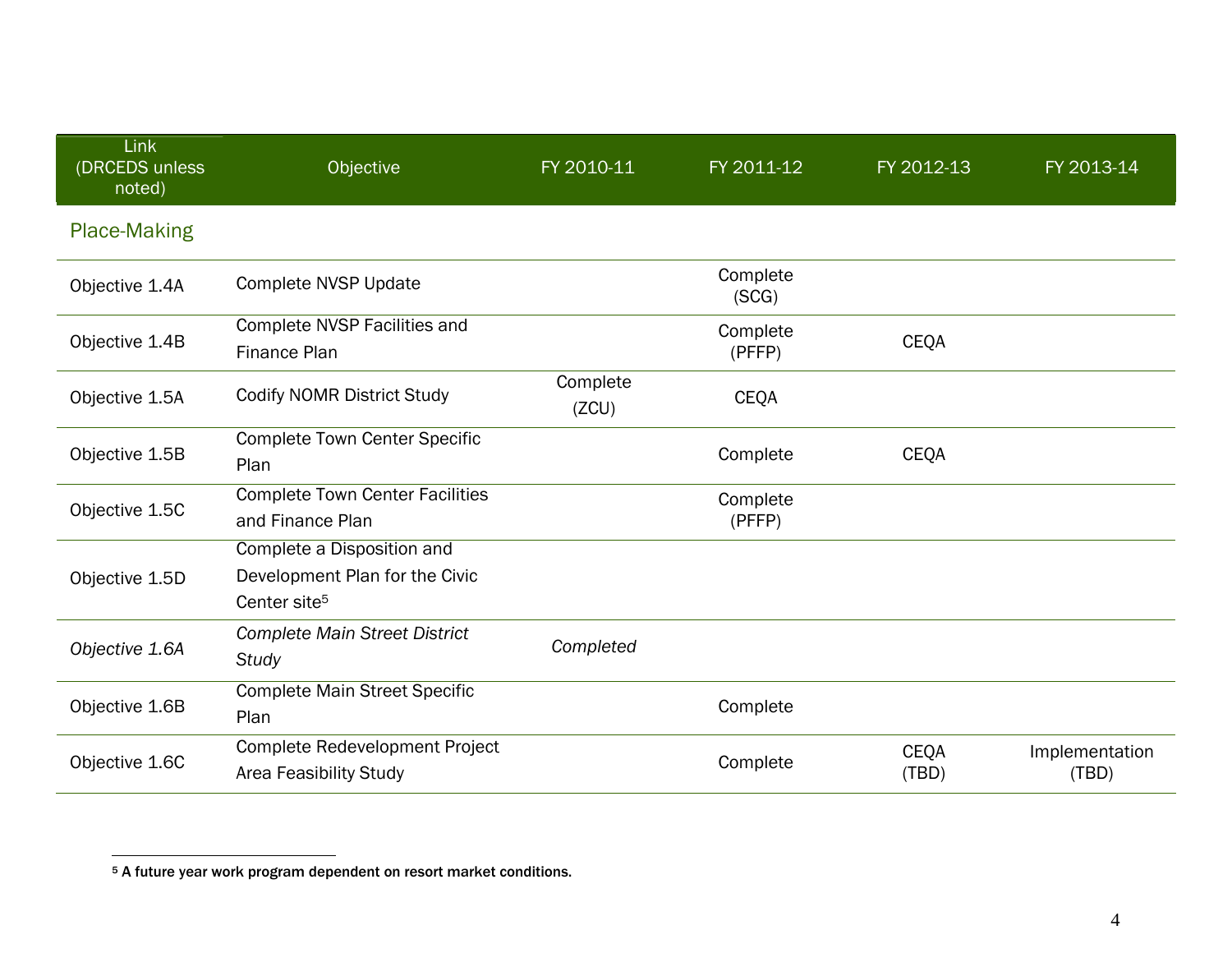| Link<br>(DRCEDS unless<br>noted) | <b>Objective</b>                                                    | FY 2010-11 | FY 2011-12         | FY 2012-13  | FY 2013-14              |
|----------------------------------|---------------------------------------------------------------------|------------|--------------------|-------------|-------------------------|
| Objective 1.6D                   | <b>Complete Main Street Facilities</b><br>and Finance Plan          |            | Complete<br>(PFFP) |             |                         |
| Objective 1.7A                   | <b>Complete Mammoth Creek Park</b><br>Specific Plan                 |            | Complete           | <b>CEOA</b> | Implementation<br>(CIP) |
| Objective 1.7B                   | <b>Complete Mammoth Creek</b><br><b>Facilities and Finance Plan</b> |            | Complete<br>(PFFP) |             |                         |
| GP C.3.A.1                       | Implement a gateway<br>monumentation plan                           |            | Complete           |             |                         |
| GP L.1.D.1                       | <b>Complete Gateway District Study</b>                              |            | Complete           |             |                         |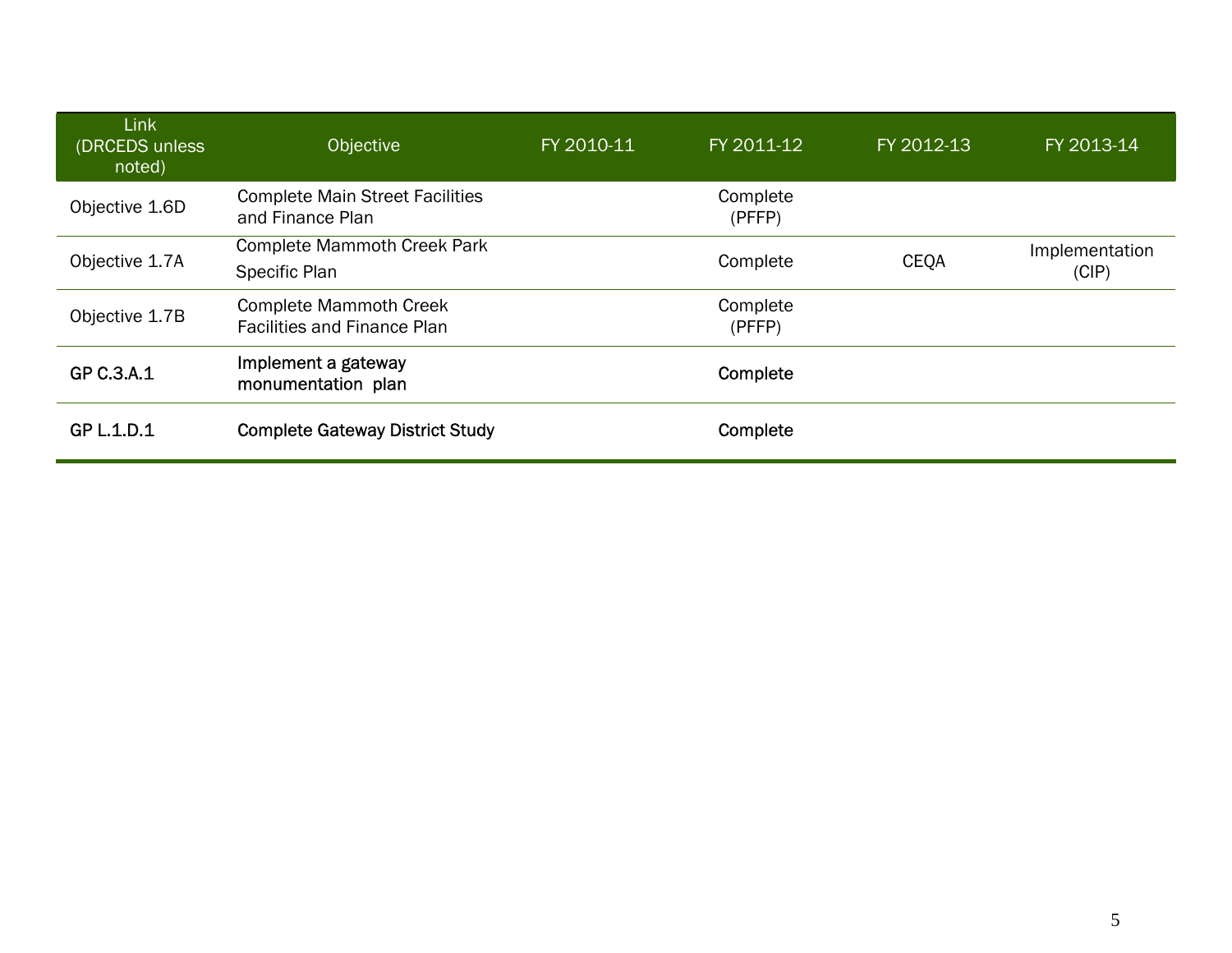| Link<br>(DRCEDS unless<br>noted) | Objective                                                                           | FY 2010-11        | FY 2011-12        | FY 2012-13 | FY 2013-14  |
|----------------------------------|-------------------------------------------------------------------------------------|-------------------|-------------------|------------|-------------|
| <b>Prepare for Reinvestment</b>  |                                                                                     |                   |                   |            |             |
| Objective 1.8A                   | <b>Build Out Monitoring and PAOT</b><br>Model                                       | Completed         |                   |            |             |
| Objective 1.8B                   | Codify Hotel - Condo Standards                                                      | Complete<br>(ZCU) |                   |            |             |
| Objective 1.8C                   | Codify CBIZ standards                                                               | Complete<br>(ZCU) |                   |            |             |
| Objective 1.8D                   | Complete District Planning <sup>6</sup>                                             | Complete          |                   |            |             |
| Objective 1.8E                   | <b>General Plan Housing Element</b><br>Update                                       | Completed         |                   |            |             |
| Objective 1.8F                   | <b>Complete Workforce Housing</b><br><b>Strategy (Housing Ordinance)</b>            | Complete          |                   |            |             |
| Objective 1.8G                   | <b>Complete Zoning Code Update</b>                                                  | Complete          | <b>CEQA</b>       |            |             |
| <b>PIEC</b>                      | Complete PIEC, Indicators, CEQA<br><b>Thresholds, zoning Code</b><br>Implementation |                   | Complete<br>(SCG) |            |             |
| <b>Town Council</b>              | <b>Complete 5-year General Plan</b><br>Update                                       |                   |                   | Complete   | <b>CEQA</b> |

<sup>6</sup> Gateway District Planning is delayed to allow agency partners to determine program requirements and priorities.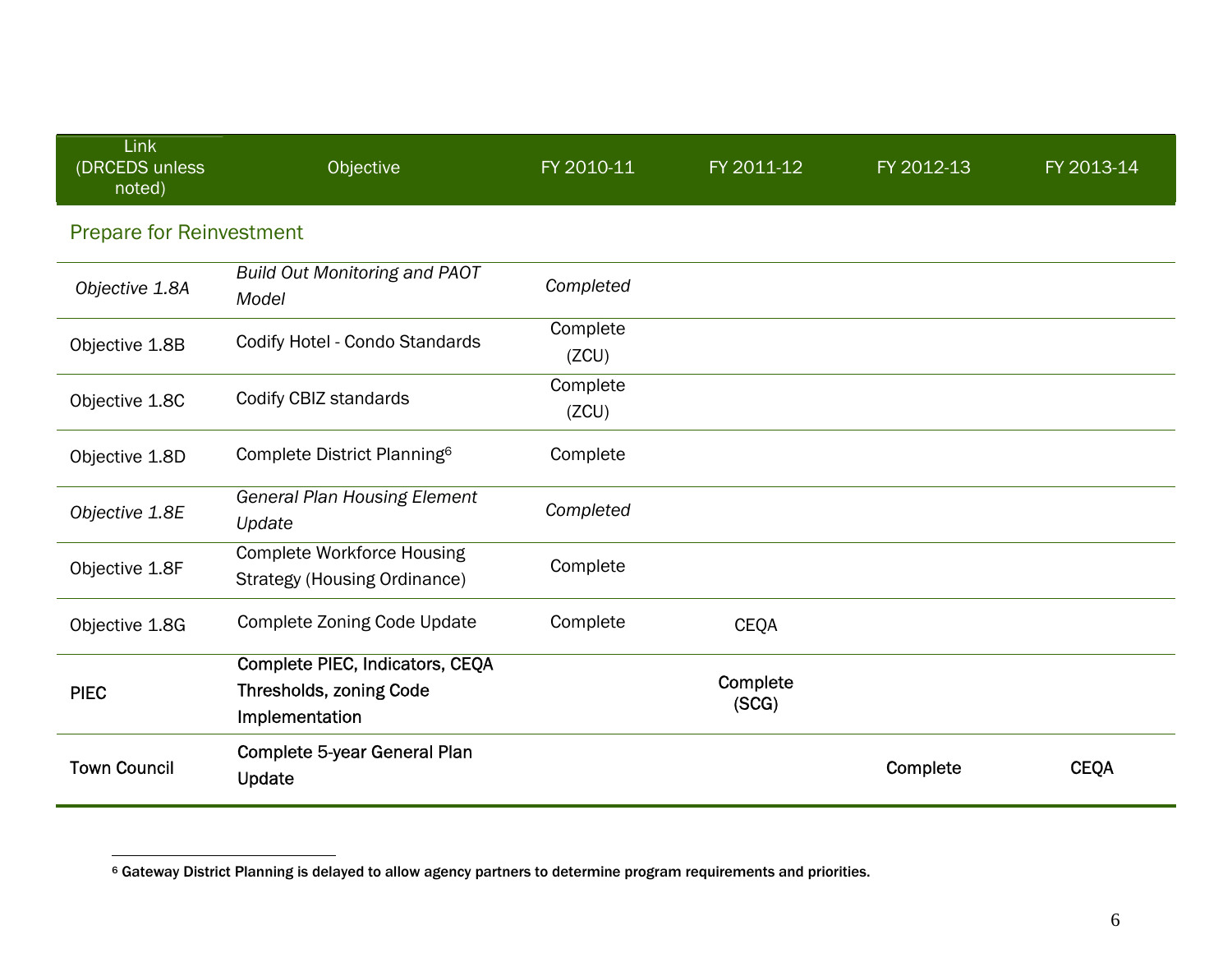| Link<br>(DRCEDS unless<br>noted) | Objective                                                                   | FY 2010-11                      | FY 2011-12             | FY 2012-13             | FY 2013-14             |
|----------------------------------|-----------------------------------------------------------------------------|---------------------------------|------------------------|------------------------|------------------------|
| <b>Natural Resources</b>         |                                                                             |                                 |                        |                        |                        |
| Objective 1.9A                   | Complete Impact Mitigation and<br><b>Resource Conservation</b><br>Framework | Completed<br>(PIEC)             |                        |                        |                        |
| Objective 1.9B                   | <b>Complete Green Building Code</b><br><b>Standards</b>                     | Completed<br>(CA Building Code) |                        |                        |                        |
| Objective 1.9C                   | Complete Conservation,<br>Recycling, and Reuse Policies                     |                                 |                        | Complete               |                        |
| GP C.4.E.1                       | Adopt tree preservation and<br>restoration standards.                       |                                 | Complete<br>(SCG)      |                        |                        |
| <b>Marketing and Promotion</b>   |                                                                             |                                 |                        |                        |                        |
| Objectives 1.10A,<br>B & C       | Establish a DMO                                                             | Completed                       |                        |                        |                        |
| Objective 1.10D                  | Survey DMO Performance                                                      |                                 | <b>Ongoing Program</b> | <b>Ongoing Program</b> | <b>Ongoing Program</b> |
| Objective 1.10E                  | <b>Complete Master Sales</b><br>and Marketing Plan                          |                                 | <b>Ongoing Program</b> | <b>Ongoing Program</b> | <b>Ongoing Program</b> |
| Objective 1.10F                  | <b>Establish Community-</b><br>based Hospitality Training                   | <b>Started</b>                  | <b>Ongoing Program</b> | <b>Ongoing Program</b> | <b>Ongoing Program</b> |
| Objective 1.10G                  | <b>Implement New Niche Marketing</b><br>Plans                               |                                 | <b>Ongoing Program</b> | <b>Ongoing Program</b> | <b>Ongoing Program</b> |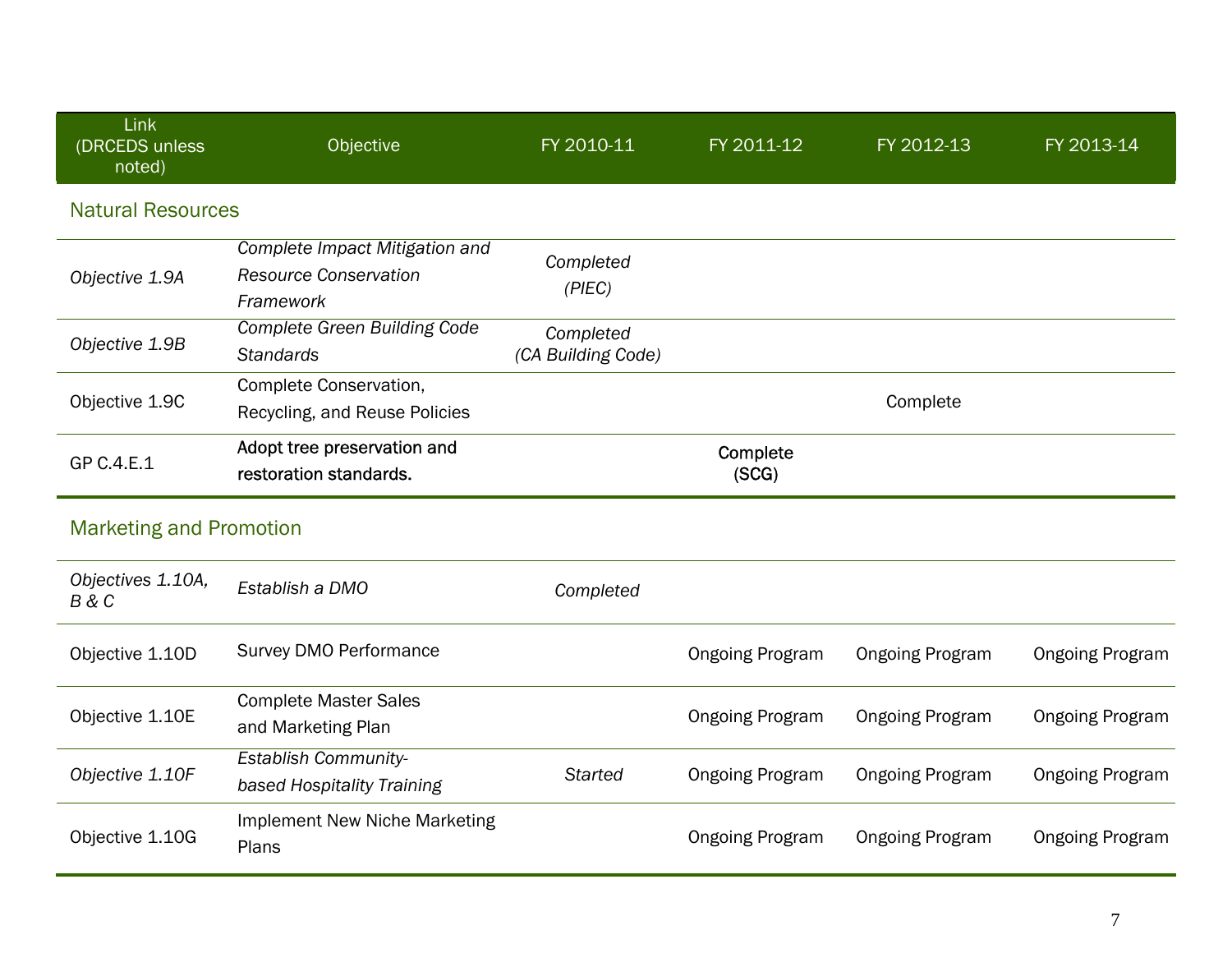| Link<br>(DRCEDS unless<br>noted)        | <b>Objective</b>                                                             | FY 2010-11 | FY 2011-12              | FY 2012-13              | FY 2013-14              |  |  |
|-----------------------------------------|------------------------------------------------------------------------------|------------|-------------------------|-------------------------|-------------------------|--|--|
| <b>Special Events and Cultural Arts</b> |                                                                              |            |                         |                         |                         |  |  |
| Objective 1.11A                         | Develop a Cooperative Arts and<br><b>Culture Events Marketing</b><br>Program | Started    | <b>Ongoing Program</b>  | <b>Ongoing Program</b>  | <b>Ongoing Program</b>  |  |  |
| Objective 1.11B                         | <b>Hold Two New Visitor Attracting</b><br>Events                             | Completed  | <b>Ongoing Program</b>  | <b>Ongoing Program</b>  | <b>Ongoing Program</b>  |  |  |
| Objective 1.11C                         | Complete Public Arts Plan                                                    | Complete   | Implementation<br>(TBD) | Implementation<br>(TBD) | Implementation<br>(TBD) |  |  |
| GP P.2.E.1                              | Plan, design and implement an<br>interpretive signage program.               |            | Complete                | Implementation<br>(TBD) | Implementation<br>(TBD) |  |  |
|                                         |                                                                              |            |                         |                         |                         |  |  |

## Business Assistance, Diversification and Retention

| Objective 1.12A               | Evaluate Quarterly<br>Economic Performance            | Started | <b>Ongoing Program</b> | <b>Ongoing Program</b> | <b>Ongoing Program</b> |
|-------------------------------|-------------------------------------------------------|---------|------------------------|------------------------|------------------------|
| Objective 1.12B               | <b>Conduct Business Site Visits</b>                   |         | Start                  | <b>Ongoing Program</b> | <b>Ongoing Program</b> |
| Objective 1.12C               | <b>Hold Quarterly Business Forums</b>                 |         | <b>Start</b>           | <b>Ongoing Program</b> | <b>Ongoing Program</b> |
| Objective 1.12D, E,<br>F, & G | Develop and implement business<br>assistance programs |         | Complete               | <b>Ongoing Program</b> | <b>Ongoing Program</b> |